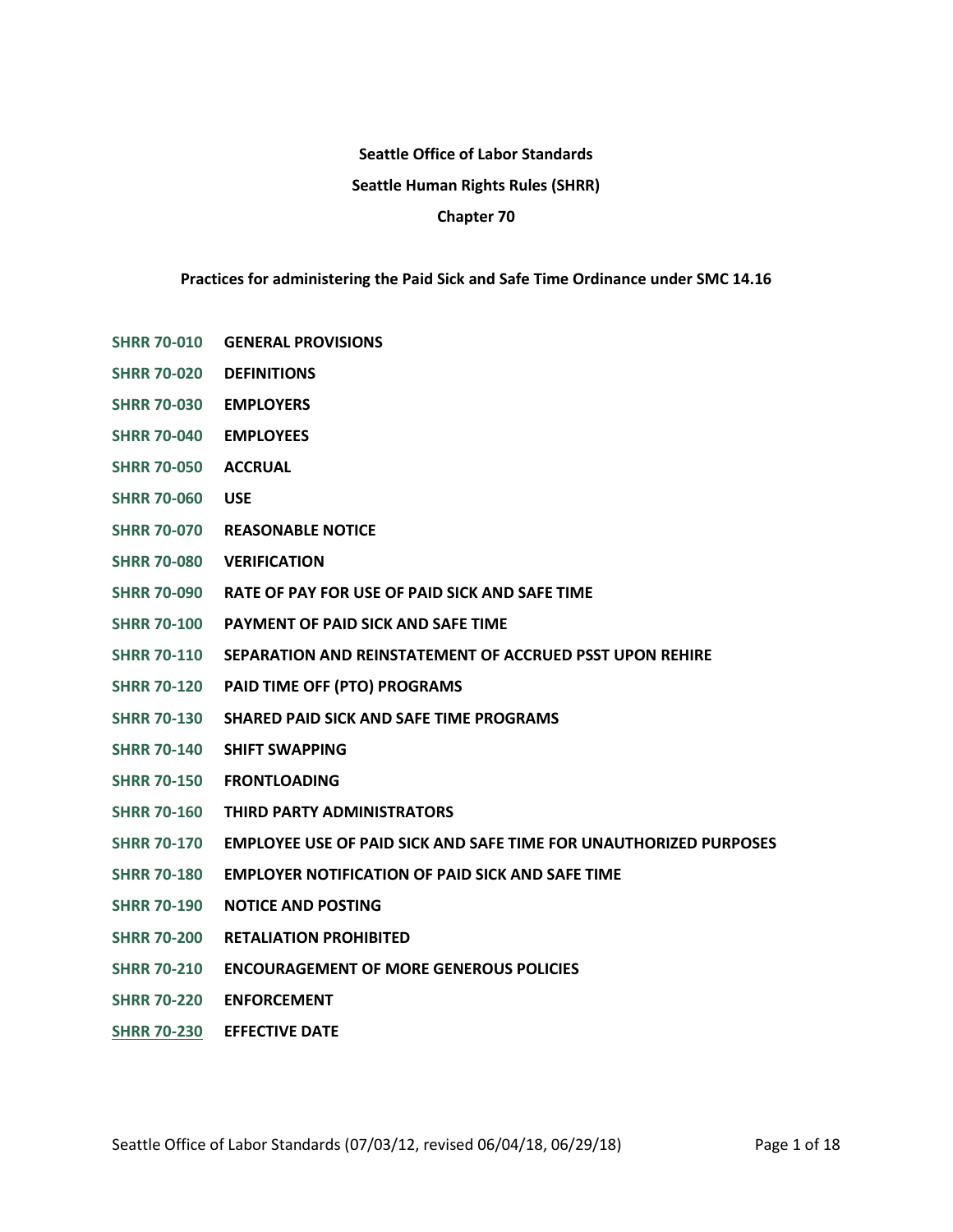#### <span id="page-1-0"></span>**SHRR 70-010 GENERAL PROVISIONS**

- **1. Purpose.** These rules (Chapter 70) govern the practices of the Seattle Office of Labor Standards in administering the provisions of the Paid Sick and Safe Time Ordinance under Seattle Municipal Code (SMC) 14.16.
- **2. Practice where rules do not govern.** If a matter arises in administering the Paid Sick and Safe Time Ordinance that is not specifically governed by these rules, the Director of the Seattle Office of Labor Standards shall, in the exercise of the Director's discretion, specify the practices to be followed.
- **3. Construction of rules.** These rules shall be liberally construed to permit the Seattle Office of Labor Standards to accomplish its administrative duties in implementing the Paid Sick and Safe Time Ordinance, including providing technical assistance, determining if a violation has occurred, and proscribing penalties and remedies.
- **4. Severability.** These rules are declared to be separate and severable. If any clause, sentence, paragraph, subdivision, section, subsection, or portion of these rules or the application thereof to any employer, employee, or circumstance, is held to be invalid, it shall not affect the validity of the remainder of these rules, or the validity of the application of the rules to other persons or circumstances.

## <span id="page-1-1"></span>**SHRR 70-020 DEFINITIONS**

- **1. "Commencement of employment"** means no later than the beginning of the first day on which the employee is authorized or required by the employer to be on duty on the employer's premises or at a prescribed workplace.
- **2. "Differential rates"** mean a different rate paid for the same work performed under differing conditions (e.g., a night shift).
- **3. "Health-related reason"** means a serious public health concern that could result in bodily injury or exposure to an infectious agent, biological toxin, or hazardous material. Health-related reason does not include closures for inclement weather.
- **4. "Hours worked"** means all hours during which the employee is authorized or required by the employer to be on duty on the employer's premises or at a prescribed work place.
- **5. "Normal hourly compensation"** means the hourly rate that an employee would have earned for the time during which the employee used paid sick and safe time, subject to the following clarifications: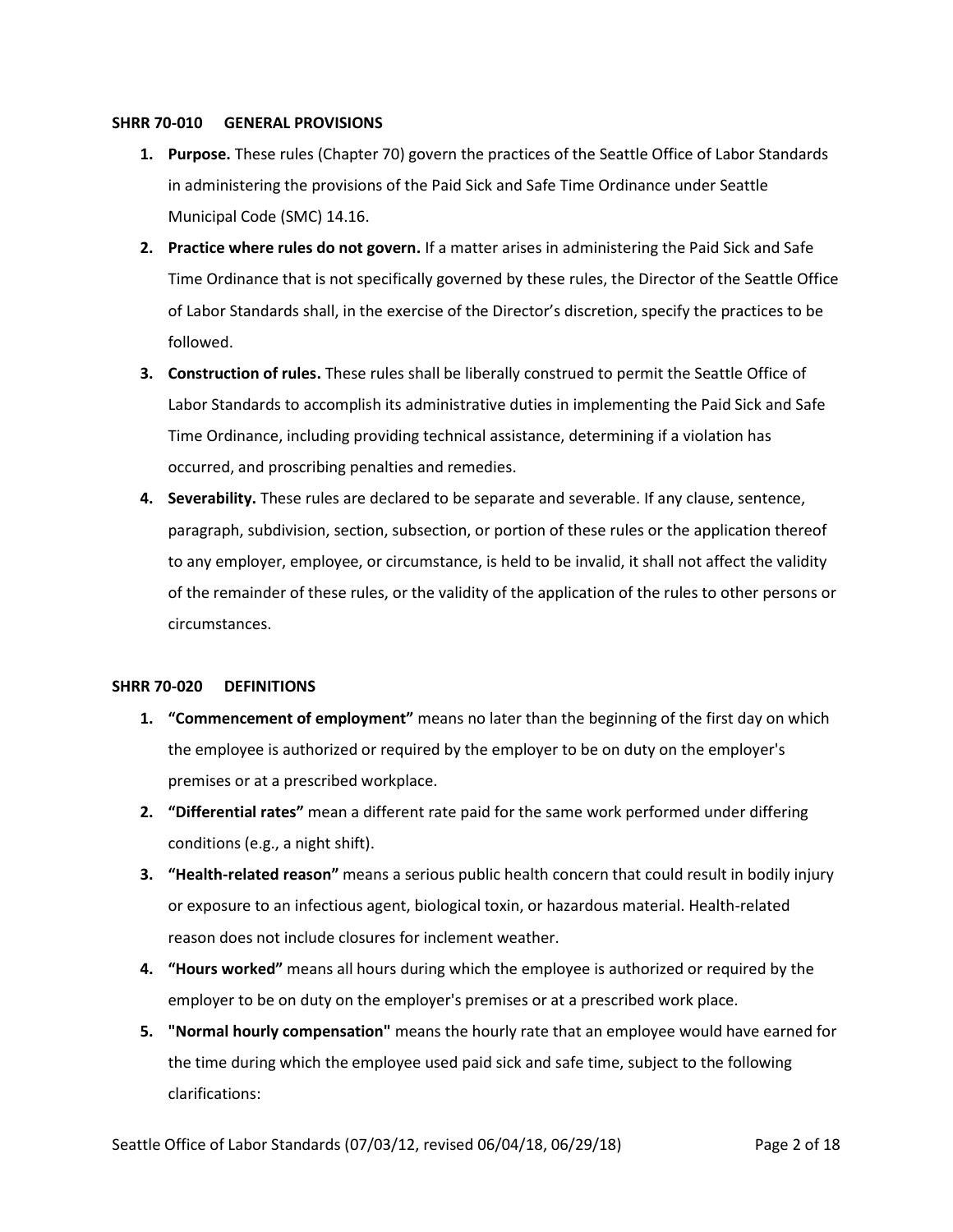- a. Normal hourly compensation includes differential rates. A differential rate is a different rate paid for the same work performed under differing conditions (e.g. night shift). A differential rate is not a premium rate.
- b. Normal hourly compensation does not include tips, gratuities, service charges, holiday pay, or other premium rates, unless the employer allows for such considerations.
- c. For overtime eligible employees, normal hourly compensation does not include the overtime rate of at least at one and one-half times the employee's regular rate of pay for hours worked in excess of a 40-hour work week.
- d. For overtime exempt employees, normal hourly compensation does not include lost commissions.
- **6. "Separated from employment"** means the end of the last day on which an employee is authorized or required by the employer to be on duty on the employer's premises or at a prescribed workplace.
- **7. "Scheduled to have worked"** means hours an employee is required to work and includes but is not limited to regular hours; overtime hours (mandatory and voluntary); hours an on-call employee is required to work after being contacted by an employer; and employer-mandated training hours.
- **8. "Use of paid sick time or paid safe time of more than three consecutive days"** means paid sick and safe time absences exceeding three consecutive days that an employee is required to work. For example, assume an employee is required to work on Mondays, Wednesdays, and Fridays, and the employee uses paid sick and safe time for any portion of those three work days in a row. If the employee uses paid sick and safe time again on the following Monday, the employee would have absences exceeding three days.
- **9. "Verification"** means evidence that establishes or confirms that an employee's use of paid sick and safe time is for an authorized purpose under SMC 14.16.030(A)(1) or (2).
- **10. "Work week" for overtime eligible employees** means a fixed and regularly recurring period of 168 hours, or seven consecutive 24-hour periods. It may begin on any day of the week and any hour of the day, and need not coincide with a calendar week.
- **11. "Work week" for overtime exempt employee**s means a normal work week based on an employee's regular schedule of work hours (e.g. 40 hours at full-time).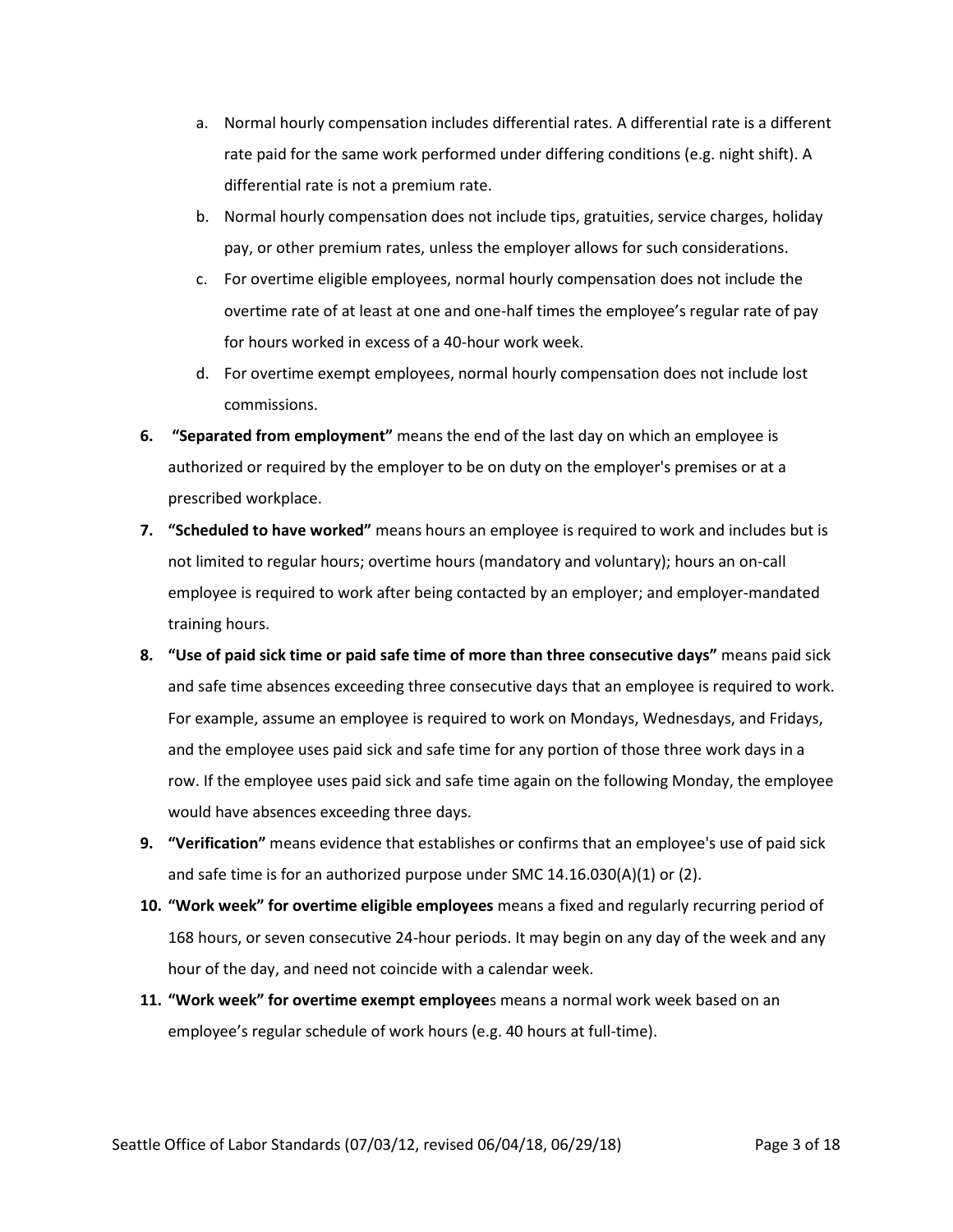#### <span id="page-3-0"></span>**SHRR 70-030 EMPLOYERS**

- **1. Joint employer.** More than one entity may be the "employer" if employment by one employer is not completely disassociated from employment by the other employer.
	- a. Separate entities may be treated as a joint employer under the Paid Sick and Safe Time Ordinance.
	- b. Joint employers may be separate and distinct entities with separate owners, managers, and facilities.
	- c. If the facts establish that the employee is jointly employed by two or more employers, all joint employers are responsible, both individually and jointly, for compliance with all of the applicable provisions of the Paid Sick and Safe Time ordinance with respect to the entire employment for the particular work week and pay period.
- **2. Employer Tier Determination.** "Tier 1," "Tier 2," and "Tier 3" employer definitions are based on the number of full-time equivalent employees employed on average per calendar week.
	- **a. Overtime eligible employees.**
		- i. Employers shall count all hours worked for compensation by overtime eligible employees, including but not limited to overtime hours.
		- ii. Employers are not required to count an employee's use of paid leave as hours worked for compensation.
		- iii. **Overtime exempt employees.** Employers shall count all hours worked for compensation by overtime exempt employees based on hours for a full-time or part-time normal work week (up to 40 hours per week) rather than tracking actual hours worked. For example, if an exempt employee has a full-time normal work week of 40 hours per week, the employer counts "hours worked for compensation" based on 40 hours per week, regardless of whether the exempt employee worked more or fewer than 40 hours per week.
	- **b. Fractions of full-time equivalents**. Employers shall count fractions of full-time equivalents. For example, if an employer defines full-time as working 40 hours per week and has 60 employees who each work 30 hours per week, this employer has 45 full-time equivalents and is a Tier One employer.
	- **c. Employees who are jointly employed.** To determine employer tier size for purposes of SMC 14.16.010 and 14.16.020, employees who are jointly employed must be counted by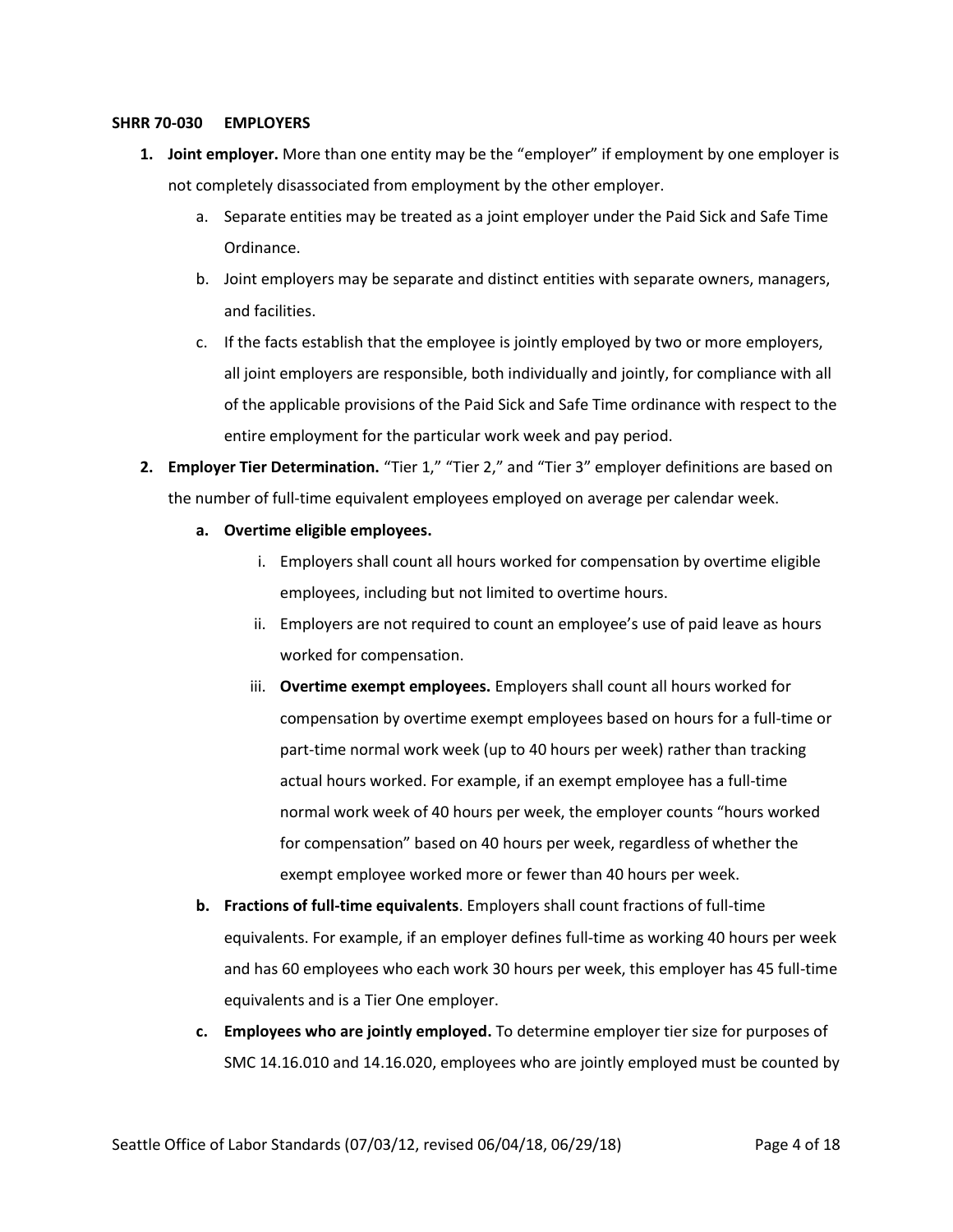all joint employers, regardless of whether the employee is maintained on one or both employers' payrolls.

#### **3. New Employers**

- **a. Limited exemption.** The provisions of the Paid Sick and Safe Time Ordinance that are more generous than those provisions requiring paid sick leave under chapter 49.46 RCW and chapter 296-128 WAC, shall not apply to Tier 1 and Tier 2 employers until 24 months after the hire date of their first employee.
- **b. No exemption for successor.** The limited exemption from coverage for "new employers" shall not apply to a successor, as defined under SMC 14.16.010: any person to whom an employer quitting, selling out, exchanging, or disposing of a business sells or otherwise conveys in bulk and not in the ordinary course of the employer's business, a major part of the property, whether real or personal, tangible or intangible, of the employer's business. For purposes of this definition, "person" means an individual, receiver, administrator, executor, assignee, trustee in bankruptcy, trust, estate, firm, corporation, business trust, partnership, limited liability partnership, company, joint stock company, limited liability company, association, joint venture, or any other legal or commercial entity.

## <span id="page-4-0"></span>**SHRR 70-040 EMPLOYEES**

- **1. Typically based outside of the City and performs work in the City on an occasional basis.** An employee who is "typically based outside of the City and performs work in the City on an occasional basis" is covered by the Paid Sick and Safe Time Ordinance once the employee performs more than 240 hours of work in the City within a year. Coverage shall begin on such employee's 241<sup>st</sup> hour of work in the City within a year and shall continue for the duration of employment with the employer, provided that separations in employment shall be governed by SMC 14.16.025(L).
	- **a. Typically based outside of the City.** An employee is "typically based outside of the City" if the employee works outside the geographic boundaries of Seattle for more than 50% of work hours in a year; or over the course of the period of employment for employment that is less than a year.
		- i. To track an employee's work over the course of a year, employers must apply any fixed, consecutive 12-month period, including January 1 through

Seattle Office of Labor Standards (07/03/12, revised 06/04/18, 06/29/18) Page 5 of 18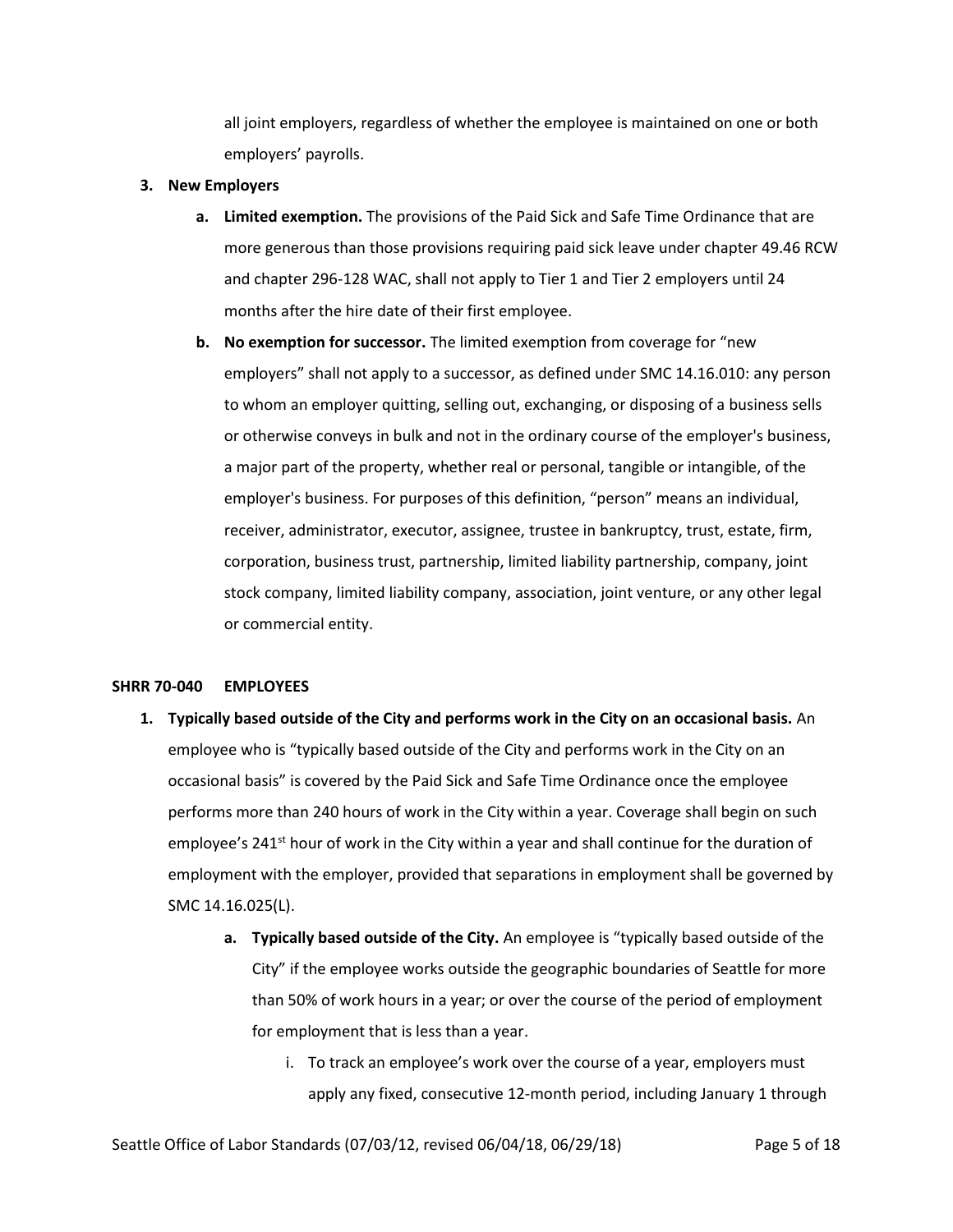December 31; a tax year, fiscal year, or contract year; or the year running from an employee's one-year anniversary date of employment.

- ii. If an employee has not worked for the employer for a year, the percentage of work outside of Seattle is based on the hours worked by the employee(s) who previously worked in the employee's position over the course of the previous year or the previous period of employment for employment that is less than a year.
- iii. If the employee's position is partially or substantially new, the percentage of work outside of Seattle is based on the employer's reasonable expectation of the location(s) for the hours worked by the employee over the course of a year; or over the course of the period of employment for employment that is less than a year.
- a. **Occasional basis.** An employee performs works in the City on an "occasional basis" if the employee does not have a regular schedule of hours within the geographic boundaries of Seattle. An employee who has a regular schedule of hours in Seattle (e.g. works every Monday in Seattle; works every day in Seattle on a three-month project), does not work in Seattle on an occasional basis and is covered by the Paid Sick and Safe Time Ordinance for every hour worked in Seattle.

#### <span id="page-5-0"></span>**SHRR 70-050 ACCRUAL**

- **1. Accrual rates.** Employees accrue paid sick and safe time for all hours worked. An employee of a Tier 1 or Tier 2 employer shall accrue at least one hour of paid sick and safe time for every forty hours worked as an employee. An employee of a Tier 3 employer shall accrue at least one hour of paid sick and safe time for every 30 hours worked. Employers may provide employees with a more generous paid sick and safe time accrual rate.
	- **a. Overtime eligible employees.**
		- **i. Overtime hours.** Employers shall allow overtime eligible employees to accrue paid sick and safe time while working overtime hours.
		- **ii. Hours compensated when not working.** Employers are not required to allow overtime eligible employees to accrue paid sick and safe time for hours compensated when not working. For example, employers are not required to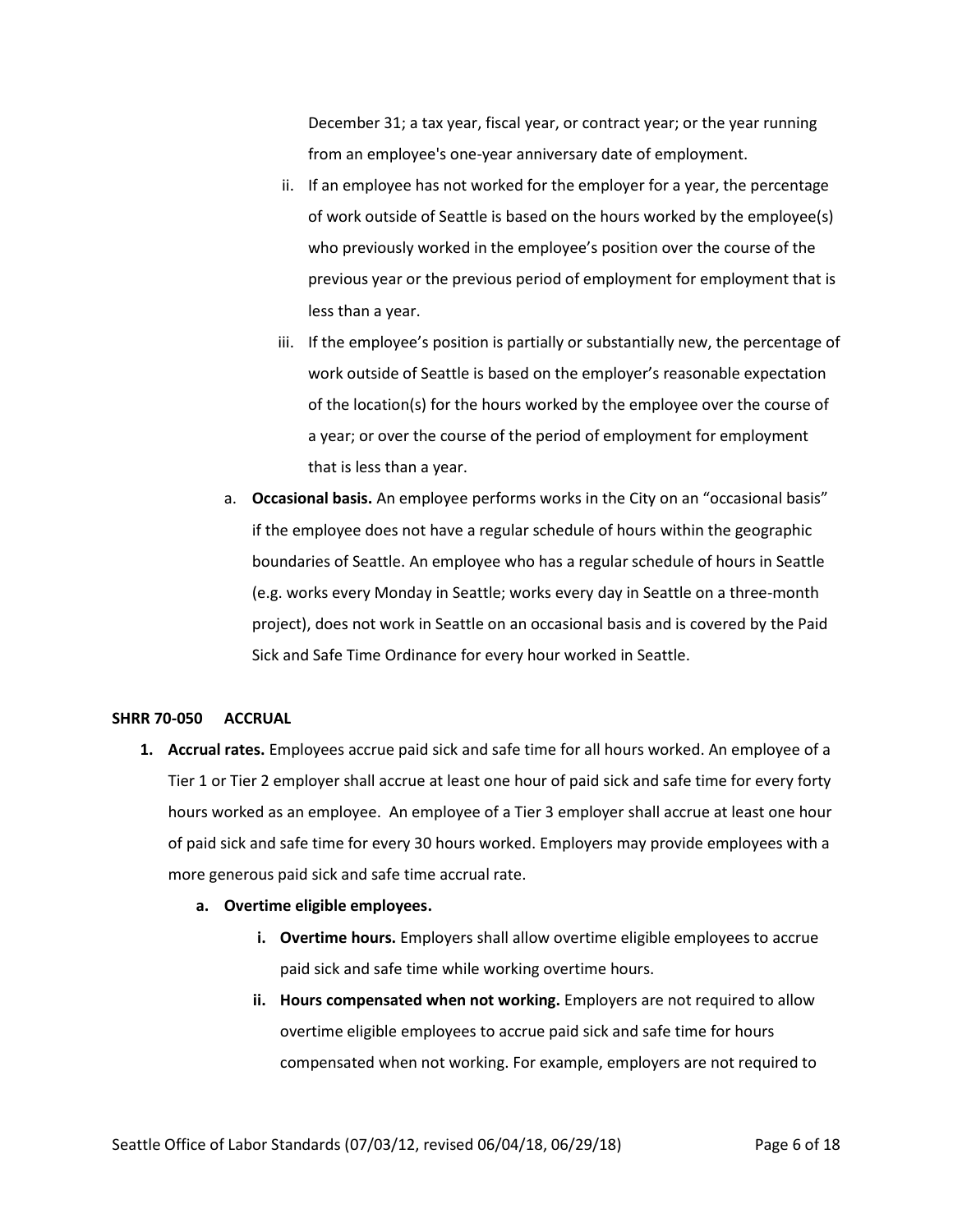allow overtime eligible employees to accrue paid sick and safe time during vacation, paid time off, or while using paid sick and safe time.

- **b. Overtime exempt employees.**
	- **i. Normal work week.** An employer shall not be required to credit paid sick and safe time for overtime exempt employees for hours worked beyond a 40-hour work week. If an overtime exempt employee's normal work in a work week is less than 40 hours, paid sick and safe time accrues based upon that particular employee's normal work week.
- **2. Carry over.** Employers must allow employees to carry over accrued, unused paid sick and safe time to the following year in the amounts established by SMC 14.16.025(G), SMC 14.16.025(H)(3), and SMC 14.16.025(I)(3).
	- **a.** If an employee carries over unused paid sick and safe time to the following year, accrual of paid sick and safe time in the subsequent year shall be in addition to the hours accrued in the previous year and carried over.
	- **b.** Employers may allow for a more generous carry over of accrued, unused paid sick and safe time to the following year.

## <span id="page-6-0"></span>**SHRR 70-060 USE**

- **1. Authorized purposes.** Employees are entitled to use paid sick and safe time for an absence from work for an authorized purpose established by SMC 14.16.030(A)(1) or (2).
- 2. Waiting period. Beginning on the 90<sup>th</sup> calendar day after the commencement of employment, employees are entitled to use accrued, unused paid sick and safe time. Employers may allow employees to use accrued, unused paid sick and safe time prior to the 90<sup>th</sup> calendar day after the commencement of employment.

# **3. Increments of use.**

- **a. Overtime eligible.** Employers must allow overtime eligible employees to use paid sick and safe time in increments consistent with the employer's payroll system and practices, not to exceed one hour. For example, if an employer's normal practice is to track hours worked in five-minute increments, then an employer must allow an employee to use paid sick and safe time in five-minute increments.
- **b. Overtime exempt.** Employers must allow overtime exempt employees to use paid sick and safe time in increments consistent with state and federal laws.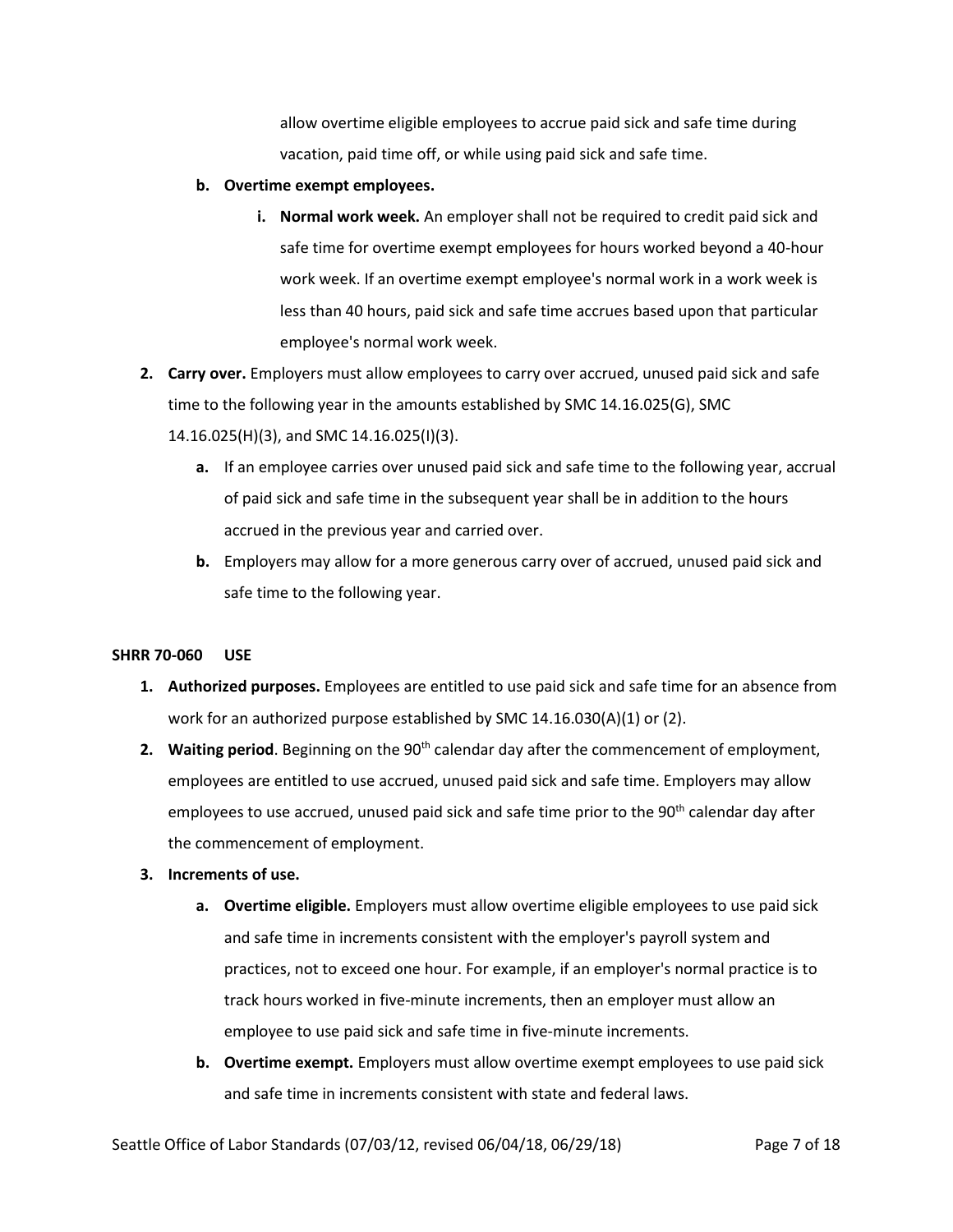- **c. Overtime exempt public employees.** Employers must allow overtime exempt public employees to use paid sick and safe time in accordance with a pay system established by statute, ordinance, or regulation, or by a policy or practice established pursuant to the principles of public accountability.
- **d. No variances from required increments of use.** The Seattle Office of Labor Standards shall not grant a variance from the increments required by SMC 14.16.030.C, and shall not recognize a variance issued by the Washington State Department of Labor and Industries under WAC 296-128-640 for work performed in Seattle.

## <span id="page-7-0"></span>**SHRR 70-070 REASONABLE NOTICE**

- **1. Reasonable notice.** An employer may require employees to give reasonable notice of an absence from work for the use of paid sick and safe time for an authorized purpose under SMC 14.16.030(A)(1) or (2). Employers may require employees to comply with the employer's notification policies, as long as such policies do not interfere with an employee's lawful use of paid sick and safe time.
	- **a. Foreseeable.** If the need for paid sick and safe time is foreseeable, the employer may require advance notice from the employee. Unless the employer allows less advance notice, the employee must provide notice at least ten days, or as early as practicable, in advance of the use of paid sick and safe time.
	- **b. Unforeseeable.** If the need for paid sick and safe time is unforeseeable, the employer may require notice from the employee. The employee must provide notice to the employer as soon as possible before the required start time of their shift. The employee must generally comply with an employer's reasonable normal notification policies and/or call-in procedures, unless it is not practicable to do so. In the event it is impracticable for an employee to provide notice to their employer, a person on the employee's behalf may provide notice to the employer.
	- **c. Domestic violence, sexual assault, or stalking.** If an employer requires employees to give reasonable notice of an absence from work for the use of paid sick and safe time for an authorized purpose under the Domestic Violence Leave Act, chapter [49.76](http://app.leg.wa.gov/RCW/default.aspx?cite=49.76) RCW, any such reasonable notice requirements must comply with the provisions outlined in WA[C 296-135-060.](https://app.leg.wa.gov/wac/default.aspx?cite=296-135-060)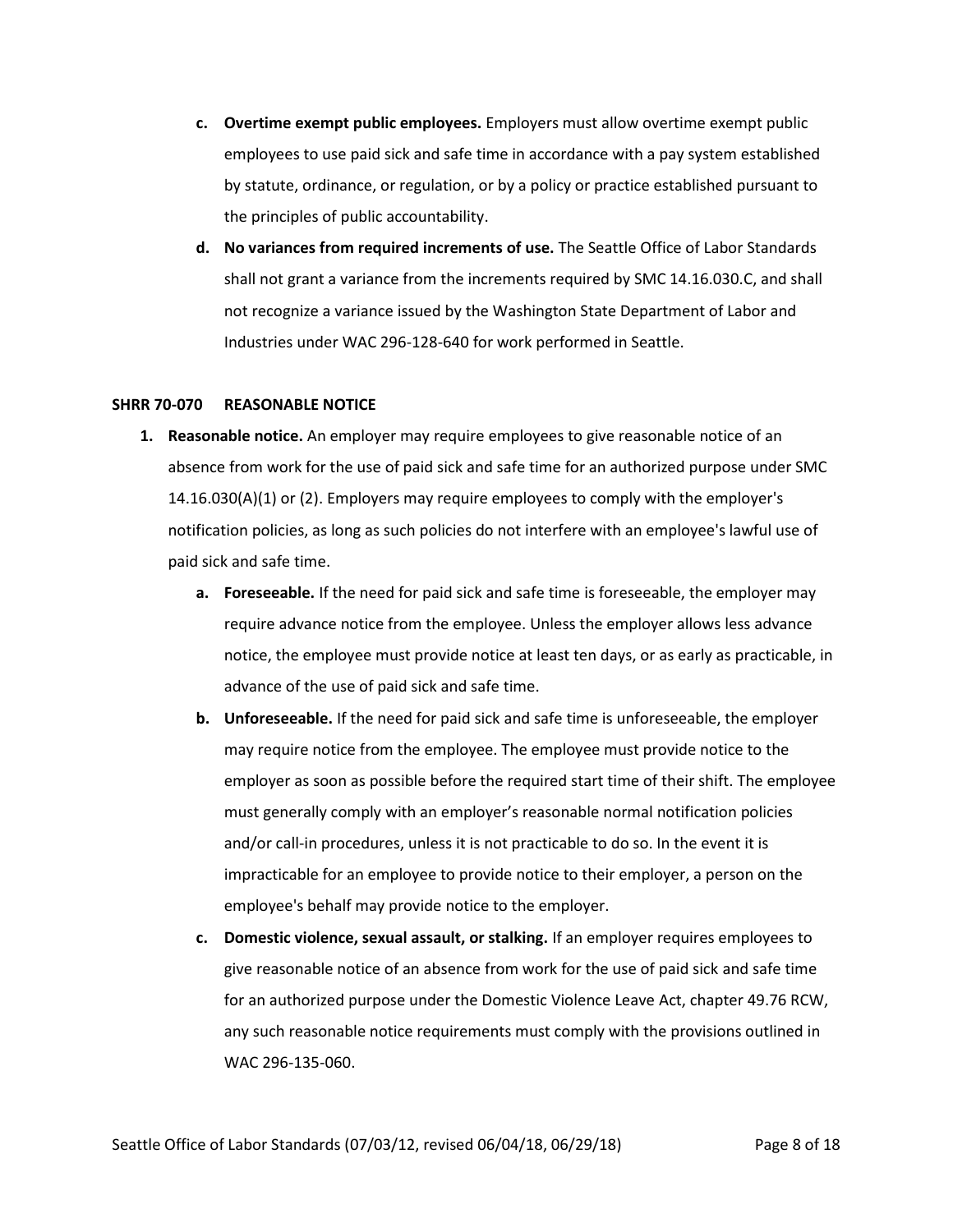**2. Written policy.** Employers must have a written policy outlining any requirements of an employee to give reasonable notice for the use of paid sick and safe time, and must notify employees of such policy or agreement, prior to requiring an employee to provide reasonable notice. An employer must make this information readily available to all employees. If an employer does not require an employee to give reasonable notice for the use of paid sick and safe time, a written policy is not required.

## <span id="page-8-0"></span>**SHRR 70-080 VERIFICATION**

- **1. Verification.** For use of paid sick and safe time of more than three consecutive days, employers may require verification that an employee's use of paid sick and safe time is for an authorized purpose under SMC 14.16.030(A)(1) or (2).
- **2. Written policy.** If an employer requires verification for the use of paid sick and safe time under SMC 14.16.030(E), the employer must have a written policy outlining any such requirements. The employer must notify the employee of such policy or agreement, including the employee's right to assert that the verification requirement results in an unreasonable burden or expense on the employee, prior to requiring the employee to provide verification. An employer must make this information readily available to all employees.
- **3. Privacy.** If an employer requires an employee to provide verification from a health care provider identifying the need for use of paid sick time for an authorized purpose under SMC 14.16.030(A)(1) or (2), the employer must not require that the information provided explain the nature of the condition. If the employer obtains any health information about an employee or an employee's family member, the employer must treat such information in a confidential manner consistent with applicable privacy laws.
- **4. Unreasonable burden.** Employer-required verification for the use of paid sick and safe time may not result in an unreasonable burden or expense on the employee.
	- **a.** If an employer requires verification, and the employee anticipates that the requirement will result in an unreasonable burden or expense, the employee must be allowed to provide an oral or written explanation to their employer which asserts:
		- i. That the employee's use of paid sick and safe time was for an authorized purpose under SMC 14.16.030(A)(1) or (2); and
		- ii. How the employer's verification requirement creates an unreasonable burden or expense on the employee.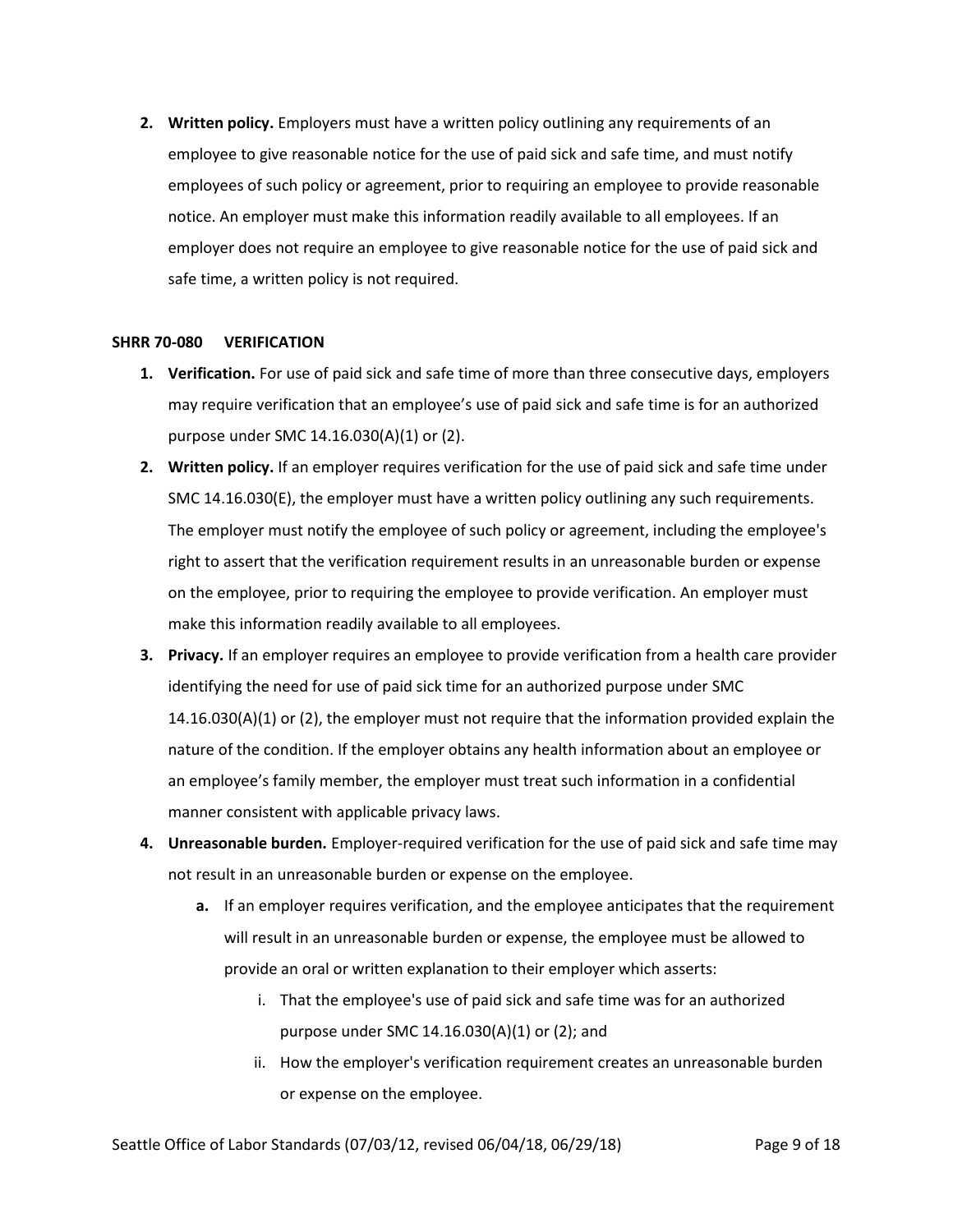- **b.** The employer must consider the employee's explanation. Within ten calendar days of the employee providing an explanation to their employer about the existence of an unreasonable burden or expense, the employer must make a reasonable effort to identify and provide alternatives for the employee to meet the employer's verification requirement in a manner which does not result in an unreasonable burden or expense on the employee. A reasonable effort by the employer to identify and provide alternatives could include, but is not limited to:
	- i. Accepting the oral or written explanation provided by the employee, as outlined in (a)(i) and (ii) of this subsection, as a form of verification which meets the employer's verification requirement; or
	- ii. Mitigating the employee's out-of-pocket expenses associated with obtaining medical verification.
- **5. Paying half the cost of out-of-pocket for verification of paid sick time**. For any employee who is not offered health insurance by the employer, the employer and the employee shall each pay half the cost of any out-of-pocket expense incurred by the employee in obtaining the employerrequested verification for use of paid sick time under SMC 14.16.030(A)(1), unless such cost results in an unreasonable burden or expense on the employee.
	- **a.** An employee who is offered health insurance by the employer but does not meet eligibility requirements (e.g. waiting period, hours per week, etc.) shall be considered an employee who is not offered health insurance by the employer and shall be entitled to reimbursement for out-of-pocket expenses.
	- **b.** An employee who declined to participate in a health insurance program offered by the employer shall not be entitled to reimbursement for out-of-pocket expenses. However, the employer-required verification still may not result in an unreasonable burden or expense on the employee.

# **6. Providing verification within a reasonable time period.**

**a. Paid sick time.** If an employer requires verification that the use of paid sick and safe time is for an authorized purpose under SMC 14.16.030(A)(1), verification must be provided to the employer within a reasonable time period during or after the leave. For employee use of paid sick and safe time under RC[W 49.46.210](http://app.leg.wa.gov/RCW/default.aspx?cite=49.46.210) (1)(b), "reasonable time period" is a period of time defined by a written policy, but may not be less than ten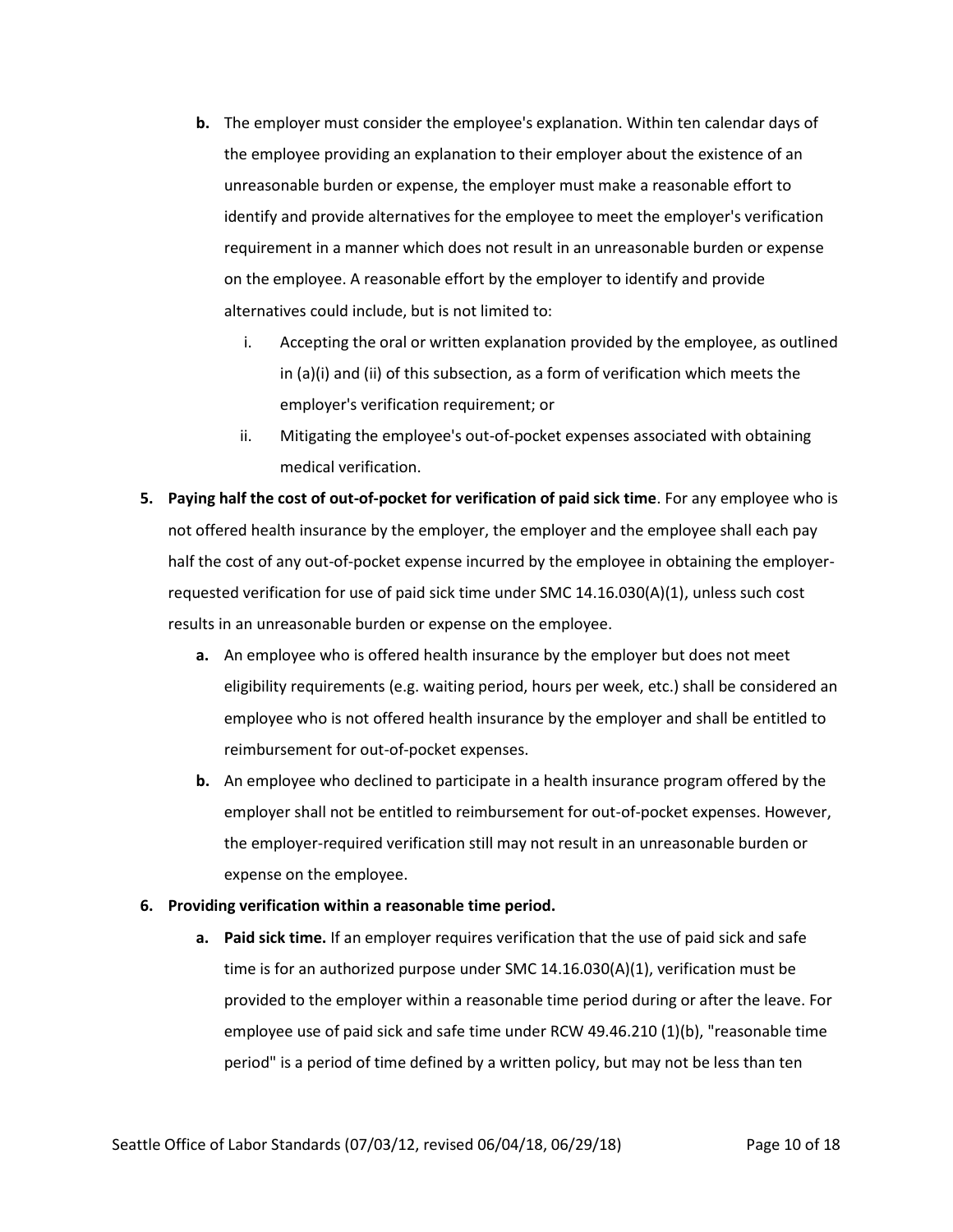calendar days following the first day upon which the employee uses paid sick and safe time.

- **b. Paid safe time.** If an employer requires verification that the use of paid sick and safe time is for an authorized purpose under the Domestic Violence Leave Act, chapter [49.76](http://app.leg.wa.gov/RCW/default.aspx?cite=49.76) RCW, any such verification requirements must comply with the provisions outlined in WA[C 296-135-070.](https://app.leg.wa.gov/wac/default.aspx?cite=296-135-070)
- **7. Relationship to other laws.** For use of paid sick and safe time for purposes authorized under federal, state, or other local laws that permit employers to make medical inquiries, an employer may require verification from an employee that complies with such certification requirements.

#### <span id="page-10-0"></span>**SHRR 70-090 RATE OF PAY FOR USE OF PAID SICK AND SAFE TIME**

- **1. Rate of pay.** An employee is entitled to paid sick and safe time for hours the employees is scheduled to have worked. For each hour of paid sick and safe time used, overtime eligible employees must be paid the greater of the applicable minimum hourly wage rate established by SMC 14.19 or the employee's normal hourly compensation; overtime exempt employees must be paid the employee's normal hourly compensation.
- **2. Reasonable calculation of normal hourly compensation.** An employer must calculate an employee's normal hourly compensation using a reasonable calculation based on the hourly rate that an employee would have earned for the time during which the employee used paid sick and safe time. Examples of reasonable calculations to determine normal hourly compensation include, but are not limited to:
	- **a. Piece rate.** For an employee paid partially or wholly on a piece rate basis, dividing the total earnings by the total hours worked in the most recent work week in which the employee performed identical or substantially similar work to the work they would have performed had they not used paid sick and safe time;
	- **b. Overtime eligible salary.** For an overtime eligible employee paid a salary, dividing the annual salary by 52 to determine the weekly salary, and then dividing the weekly salary by the employee's normal scheduled hours of work;
	- **a. Overtime exempt salary.** For an overtime exempt employee paid a salary, dividing the employee's annual salary by 52 to determine the weekly salary, and then dividing the weekly salary by the number of hours in the employee's normal work week, even if the employee actually works more or fewer hours in a particular work week.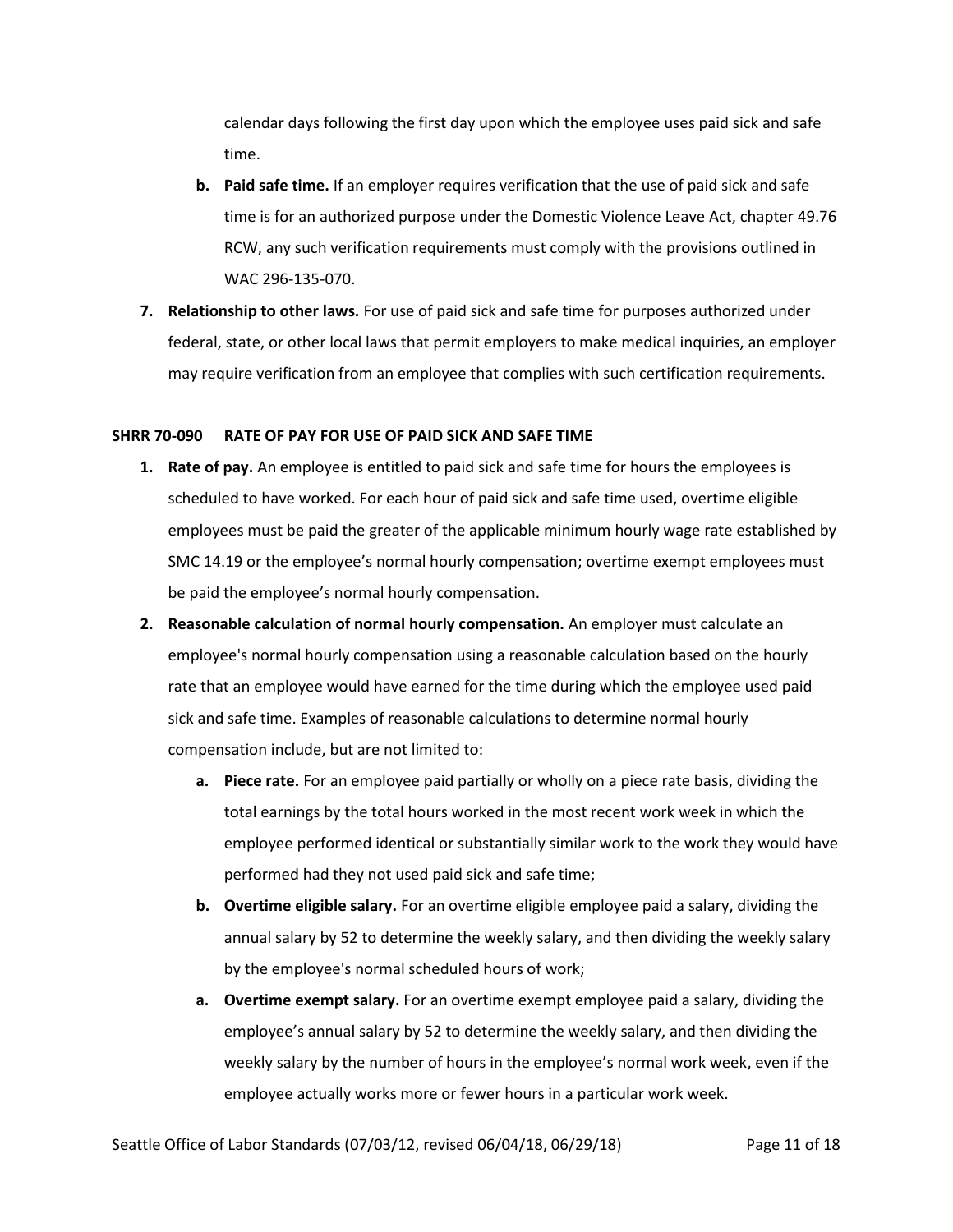- **c. Fluctuating rate of pay.** For an employee whose hourly rate of pay fluctuates:
	- i. Where the employer can identify the hourly rates of pay for which the employee was scheduled to have worked, a calculation equal to the scheduled hourly rates of pay the employee would have earned during the period in which paid sick and safe time is used;
	- ii. Where the employer cannot identify the hourly rates of pay for which the employee would have earned if the employee worked, a calculation based on the employee's average hourly rate of pay in the current or preceding thirty days, whichever yields the higher hourly rate.
- **3. Shift of indeterminate length.** For employees who are scheduled to have worked a shift of indeterminate length (e.g., a shift that is defined by business needs rather than a specific number of hours), the rate of pay may be calculated by multiplying the employee's normal hourly compensation by the total hours worked by a replacement employee in the same shift, or similarly situated employees who worked that same or similar shift.
- **4. Similarly-situated employees.** An employer must apply a consistent methodology when calculating the normal hourly compensation of similarly situated employees.

## <span id="page-11-0"></span>**SHRR 70-100 PAYMENT OF PAID SICK AND SAFE TIME**

Unless verification for use of paid sick and safe time of more than three consecutive days is required by an employer, the employer must pay paid sick and safe time to an employee no later than the payday for the pay period in which the paid sick and safe time was used by the employee. If verification is required by the employer, paid sick and safe time must be paid to the employee no later than the payday for the pay period during which verification is provided to the employer by the employee.

## <span id="page-11-1"></span>**SHRR 70-110 SEPARATION AND REINSTATEMENT OF ACCRUED PSST UPON REHIRE**

- **1. Breaks in service.** When an employee separates from employment and is rehired within 12 months of separation by the same employer, whether at the same or a different business location of the employer, the employer must comply with the provisions of SMC 14.16.025(L).
- **2. Cash-out of accrued, unused PSST.**
	- a. If an employee separates from employment, the employer is not required to provide financial or other reimbursement to the employee for accrued, unused paid sick and safe time at the time of separation.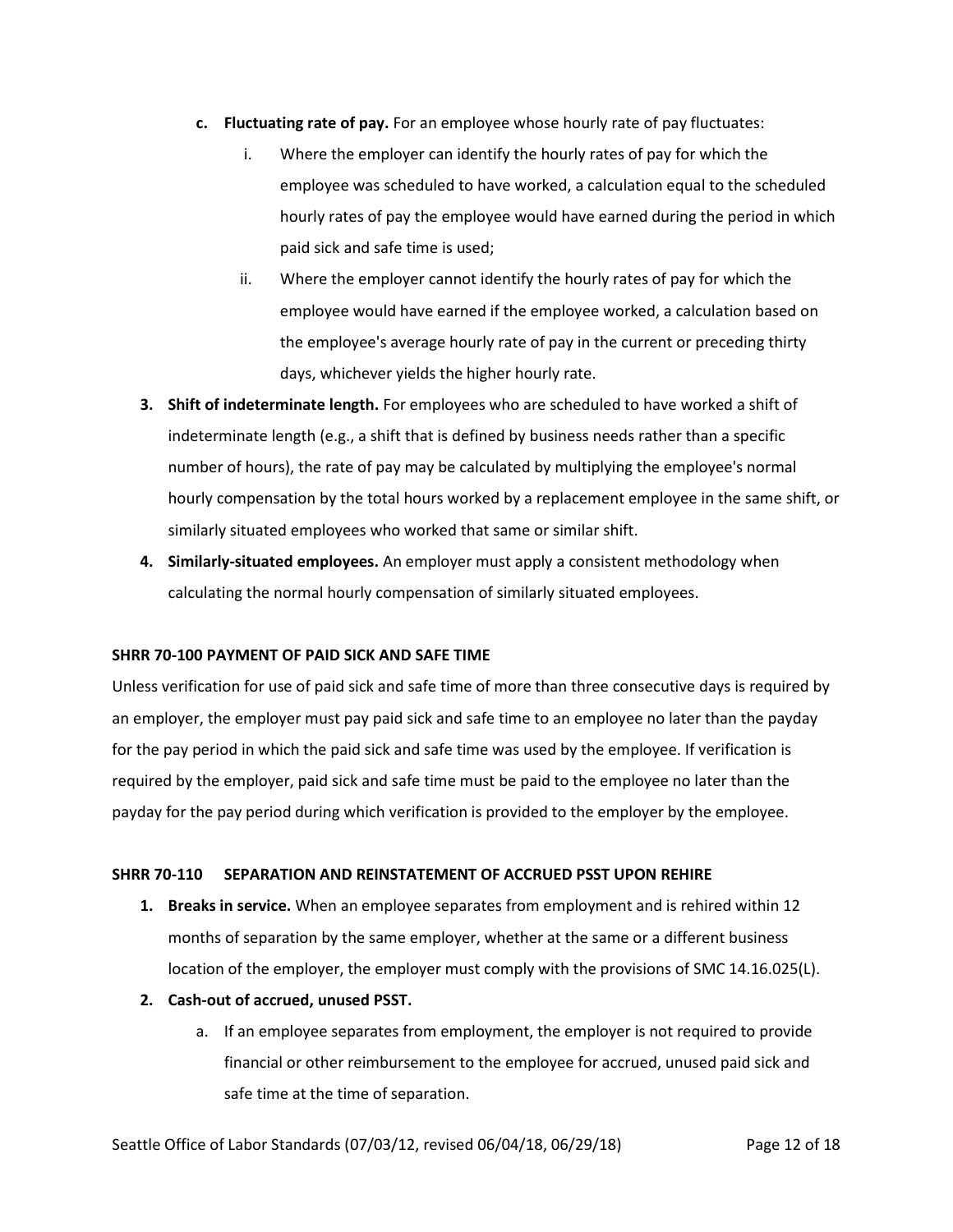- b. An employer may choose to reimburse an employee for any portion of their accrued, unused paid sick and safe time at the time the employee separates from employment.
- c. If an employer chooses to reimburse an employee for any portion of their accrued, unused paid sick and safe time at the time the employee separates from employment, any such terms for reimbursement must be mutually agreed upon in writing by both the employer and the employee, unless the right to such reimbursement is set forth elsewhere in federal, state or local law; an employer's written policy; or through a collective bargaining agreement.

# **3. Reinstatement of accrued, unused PSST upon rehire.**

- a. If an employee is rehired by the same employer, whether at the same or a different business location of the employer, within 12 months after the date the employee separates from employment, the employer must reinstate the employee's accrued, unused paid sick and safe time. An employer need not reinstate any hours of paid sick and safe time previously provided to the employee through financial or other reimbursement at the time of separation, as long as the value of the paid sick and safe time was established and paid at a rate that was at least equal to the employee's normal hourly compensation.
- b. When an employee separates from employment and the employee is rehired within 12 months of separation by the same employer, whether at the same or a different business location of the employer, an employee who reached the 90<sup>th</sup> calendar day of employment prior to separation shall have their previously accrued, unused paid sick and safe time balance available for use upon rehire. If the employee did not reach the  $90<sup>th</sup>$  calendar day of employment prior to separation, the previous period of employment must be counted for purposes of determining the date upon which the employee is entitled to use paid sick and safe time.
- c. Upon rehire, an employer must provide notification to the employee of the amount of accrued, unused paid sick and safe time available for use by the employee.
- d. If the period of time an employee separates from employment extends into the following year ("year" as defined at SMC 14.16.010), the employer is not required to reinstate more than the carry over requirement, established by SMC 14.16.025(G), SMC 14.16.025(H)(3), and SMC 14.16.025(I)(3), of the employee's accrued, unused paid sick and safe time.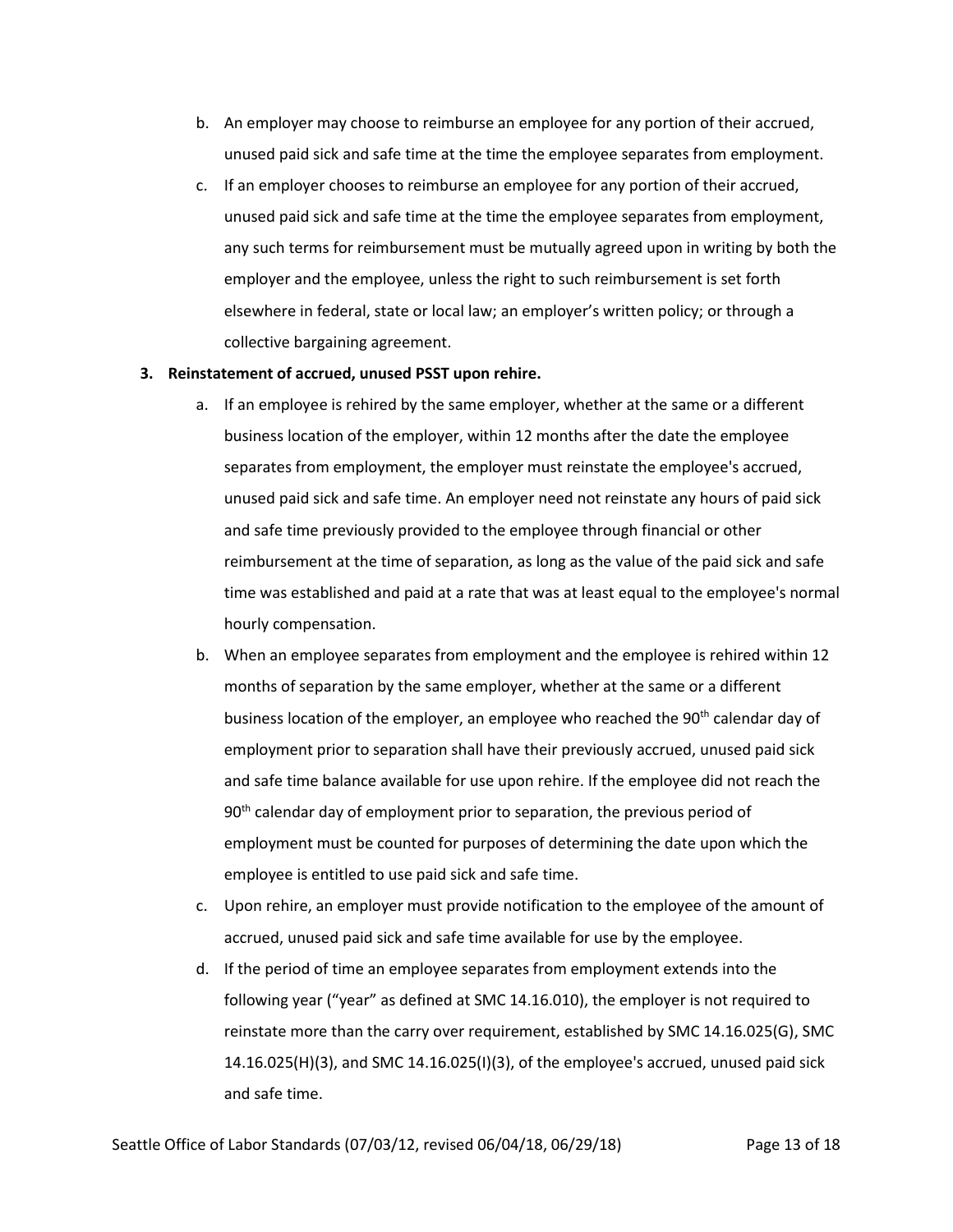#### <span id="page-13-0"></span>**SHRR 70-120 PAID TIME OFF (PTO) PROGRAMS**

- **1. Paid Time Off (PTO) programs.** A combined or universal paid leave policy, such as paid time off (PTO) program, provided to employees by an employer's PTO program (e.g., a program that combines vacation leave, paid sick and safe time, or other forms of leave into one pool), created by a written policy, satisfies the requirement to provide paid sick and safe time if the PTO program meets or exceeds the provisions of SMC 14.16 and all applicable rules, including:
	- a. Available paid leave may be used for the same purposes and under the same conditions as paid sick and paid safe time as set forth in SMC 14.16.030; and
	- b. Paid leave is accrued at the rate consistent with SMC 14.16.025.B(1) or (2); and
	- c. Any accrued but unused paid leave may be carried over to the following year consistent with SMC 14.16.025(H)(3), or SMC 14.16.025(I)(3).
- **2. Use of PTO.** If an employee chooses to use their PTO leave for purposes other than those authorized under SMC 14.16.030(A) and the need for use of paid sick and safe time later arises when no additional PTO leave is available, the employer is not required to provide any additional PTO leave to the employee as long as the employer's PTO program meets or exceeds the provisions of SMC 14.16, and all applicable rules.

## <span id="page-13-1"></span>**SHRR 70-130 SHARED PAID SICK AND SAFE TIME PROGRAMS**

- **1. Shared PSST program.** An employer may establish a shared paid sick and safe time program in which an employee may choose to donate paid sick and safe time to a co-worker.
- **2. Written policy.** If an employer establishes a shared paid sick and safe time program, the employer must have a written policy which specifies that an employee may donate accrued, unused paid sick and safe time to a co-worker for purposes authorized under SMC 14.16.030(A). The employer must notify employees of such policy or agreement prior to allowing an employee to donate or use shared paid sick and safe time. An employer must make this information readily available to all employees.

# <span id="page-13-2"></span>**SHRR 70-140 SHIFT SWAPPING**

**1. Finding replacement worker prohibited.** An employer may not require, as a condition of an employee using paid sick and safe time, that the employee search for or find a replacement worker to cover the hours during which the employee is using paid sick and safe time.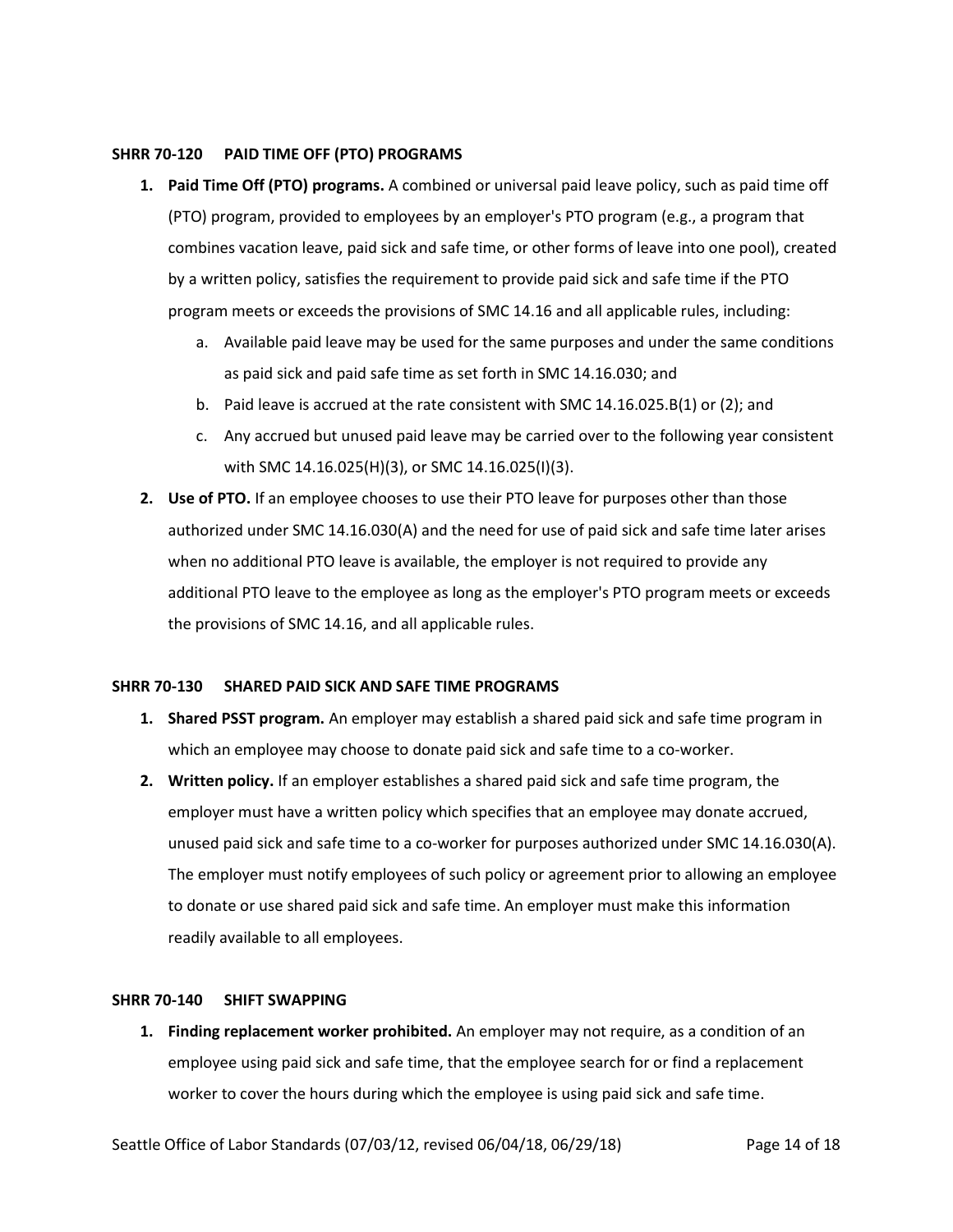**2. Shift swapping.** Upon mutual agreement by the employer and employee(s) involved, an employee may work additional hours or shifts, or trade shifts with another employee, in lieu of using available paid sick and safe time for missed hours or shifts that qualify for the use of paid sick and safe time.

#### <span id="page-14-0"></span>**SHRR 70-150 FRONTLOADING**

- **1. Frontloading.** An employer may, but is not required to, frontload paid sick and safe time to an employee in advance of accrual.
- **2. Accrual, use, and carry over requirements.** If an employer frontloads paid sick and safe time, the employer must ensure that such frontloading meets or exceeds requirements for accrual, use, and carry over of paid sick and paid safe time and otherwise complies with the provisions of SMC 14.16, and all applicable rules.
- **3. Reasonable calculation.** If an employer frontloads paid sick and safe time, the employer must do so by using a reasonable calculation, consistent with the accrual requirement set forth under SMC 14.16.025(B)(1) or (2), to determine the amount of paid sick and safe time the employee would have otherwise accrued absent frontloading.
	- a. If an employer frontloads paid sick and safe time to an employee, but such frontloaded paid sick and safe time is less than the amount the employee was entitled to accrue under SMC 14.16.025(B)(1) or (2), the employer must make such additional amounts of paid sick and safe time available for use by the employee as soon as practicable, but no later than thirty days after identifying the discrepancy.
	- b. If an employer calculates and frontloads, and an employee subsequently uses, an amount of paid sick and safe time which exceeds the paid sick and safe time the employee would have otherwise accrued absent frontloading, the employer shall not be entitled to seek reimbursement from the employee for such paid sick and safe time.
- **4. Written policy.** The employer must have a written policy which addresses the requirements for use of frontloaded paid sick and safe time. An employer must notify employees of such policy or agreement prior to frontloading an employee paid sick and safe time, and must make this information readily available to all employees.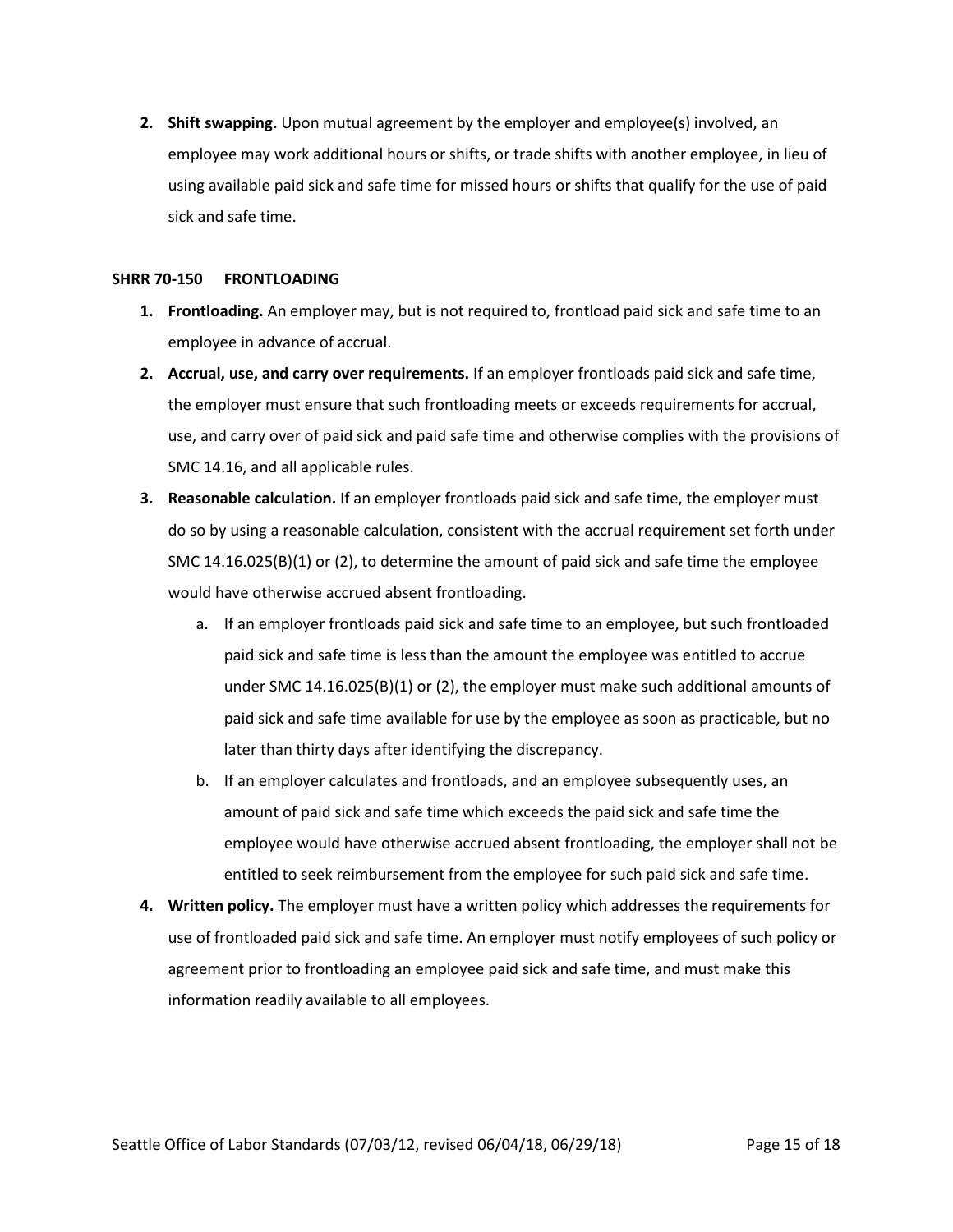#### <span id="page-15-0"></span>**SHRR 70-160 THIRD PARTY ADMINISTRATORS**

- **1. Third party administrators.** Employers may contract with a third-party administrator to administer the paid sick and safe time requirements under SMC 14.16, and all applicable rules.
- **2. Pooling accrued, unused paid sick and safe time.** Employers are not relieved of their obligations under SMC 14.16, and all applicable rules, if they elect to contract with a third-party administrator to administer paid sick and safe time requirements. With the consent of employers, third-party administrators may pool an employee's accrued, unused paid sick and safe time from multiple employers as long as the accrual rate is at least equal to the amount required by SMC 14.16.025(B)(1) or (2). For example, if a group of employers have employees who perform work for various employers at different times, the employers may choose to contract with a third-party administrator to track the hours worked and rate of accrual for paid sick and safe time for each employee, and pool such accrued, unused paid sick and safe time for use by the employee when the employee is working for any employers in the same third-party administrator network.

## <span id="page-15-1"></span>**SHRR 70-170 EMPLOYEE USE OF PAID SICK AND SAFE TIME FOR UNAUTHORIZED PURPOSES**

- **1. Deductions from wages.** If an employer can demonstrate that an employee's use of paid sick and safe time was for a purpose not authorized under SMC 14.16.030(A)(1) or (2), the employer may withhold payment of paid sick and safe time for such hours, but may not subsequently deduct those hours from an employee's legitimately accrued, unused paid sick and safe time hours.
- **2. Notification.** If an employer withholds payment for the use of paid sick and safe time for purposes not authorized under SMC 14.16.030(A)(1) and (2), the employer must provide notification to the employee.

## <span id="page-15-2"></span>**SHRR 70-180 EMPLOYER NOTIFICATION OF PAID SICK AND SAFE TIME**

- **1. Notification.** Each time wages are paid, employers shall provide each employee with written notification stating an updated amount of paid leave available to each employee for use as paid sick and safe time.
	- a. The updated amount of paid leave available to each employee shall include accrued paid sick and safe time since the last notification, reduced paid sick and safe time since the last notification, and any unused paid sick and safe time available for use.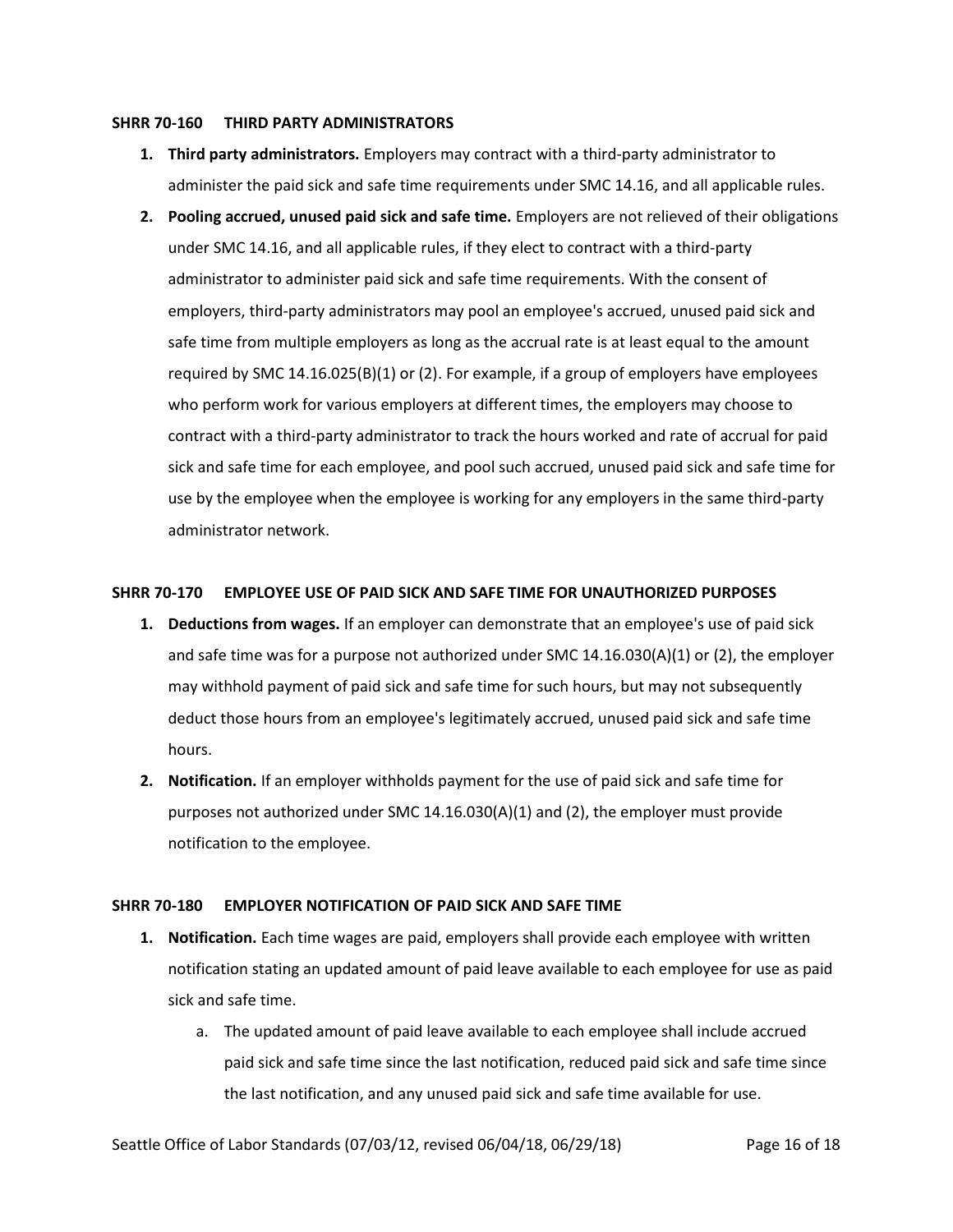- b. Employers may choose a reasonable system for providing this notification, including but not limited to listing updated amounts of paid leave available to each employee on pay stubs (e.g. regular payroll statements) or developing an online system where employees can access such information.
- **2. No hours worked since last notification.** Employers are not required to provide notification to an employee if the employee has no hours worked since the last notification.
- **3. Notification for frontloading.** If an employer chooses to frontload paid sick and safe time to an employee in advance of accrual:
	- a. The employer must make written or electronic notification to an employee no later than the end of the period for which the frontloaded paid sick and safe time was intended to cover, establishing that the amount of paid sick and safe time frontloaded to the employee was at least equal to the accrual rate under SMC 14.16.025(B)(1) or (2); and
	- b. The employer is not relieved of their obligation to provide notification, not less than each time wages are paid, of the paid sick and safe time available for use by the employee.

## <span id="page-16-0"></span>**SHRR 70-190 NOTICE AND POSTING**

- **1. Workplace poster.** Employer must display a poster, created by the Seattle Office of Labor Standards, that provides notice of employee rights to paid sick and safe time under SMC 14.16. Employers must display the poster, in a conspicuous and accessible location where any of their employees works, in English and the primary language(s) of the employee(s) at the particular workplace. If display of the poster is not feasible, including situations when the employee works remotely or does not have a regular workplace, employers may provide the poster on an individual basis in the employee's primary language in physical or electronic format that is reasonably conspicuous and accessible.
	- **a. Poster size.** As a minimum standard, employers must display the workplace poster in the specific dimensions established by the Seattle Office of Labor Standards.
	- **b. Display or provision of poster.** Employers must display the poster, or provide the poster on an individual basis if display of the poster is not feasible, no later than the employee's commencement of employment, or within 30 days of coverage if the employee becomes covered by SMC 14.16 during the course of ongoing employment.